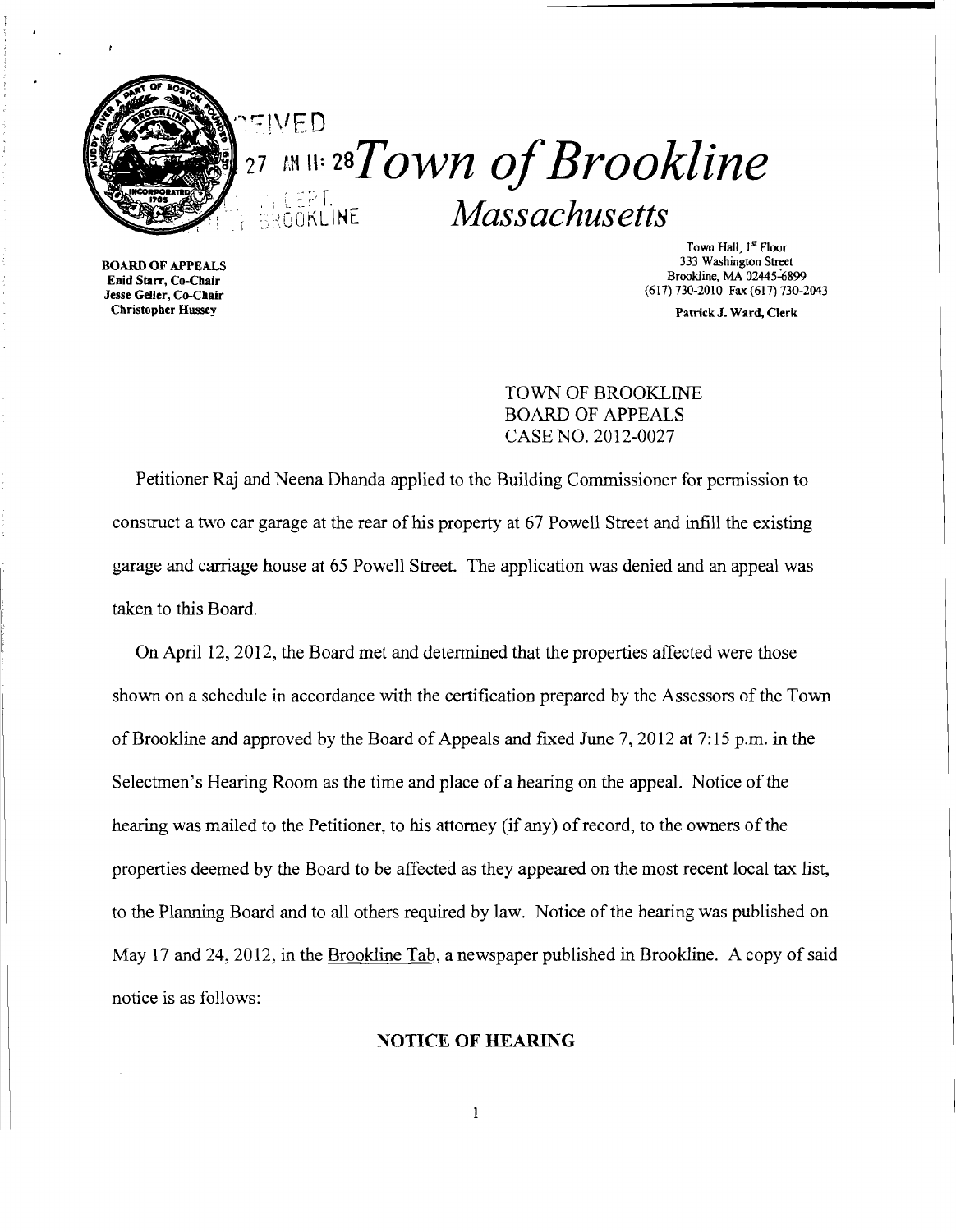**Pursuant to M.G.L. C. 39, sections 23A & 23B, the Board of Appeals will conduct a public hearing to discuss the following case:** 

Petitioner: **DHANDA TRS RAJ K & NEENA**  Owner: **DHANDA TRS RAJ K & NEENA**  Location of Premises: **67 POWELL ST**  Date of Hearing: Thursday June 7, 2012 Time of Hearing: **7:15 p.m.**  Place of Hearing: Selectmen's Hearing Room, 6th. floor

A public hearing will be held for a variance and/or special permit from

- 1. 5.43; Exceptions to Yard and Setback Regulations, special permit required.
- 2. 5.60; Side Yard requirements, variance required.
- 3.. 5.72; Accessory Buildings or Structures in Rear Yards, variance required.
- 4. 6.04.12; Design of All Off-Street Parking Facilities, special permit required.
- 5. 8.02.2; Alteration or Extension(Structure), special pennit required.
- 6. Such other relief as the Board of Appeals may deem appropriate or required.

of the Zoning By-Law to construct additions on the northwest and southeast sides of your home.

Said premise located in a SC-7 **(Single-family and converted for two-family) residential district.** 

*Hearings, once opened, may be continued by the Chair to a date and time certain. No further notice will be mailed to abutters or advertised in the TAB. Questions regarding whether a hearing has been continued, or the date and time ofany hearing may be directed to the Zoning Administrator at* 617-734-2134 *or check meeting calendar at:http://calendars.town.brookline.ma.usIMasterTownCalandarl?FormID=158.* 

*The Town of Brookline does not discriminate on the basis of disability in admission to, access to, or operations ofits programs, services or activities. Individuals who need auxiliary aids for*  effective communication in programs and services of the Town of Brookline are invited to make *their needs known to the ADA Coordinator, Stephen Bressler, Town ofBrookline,* **11** *Pierce Street, Brookline, MA 02445. Telephone:* (617) *730-2330; TDD* (617) *730-2327.* 

# **Enid Starr Jesse Geller Christopher Hussey**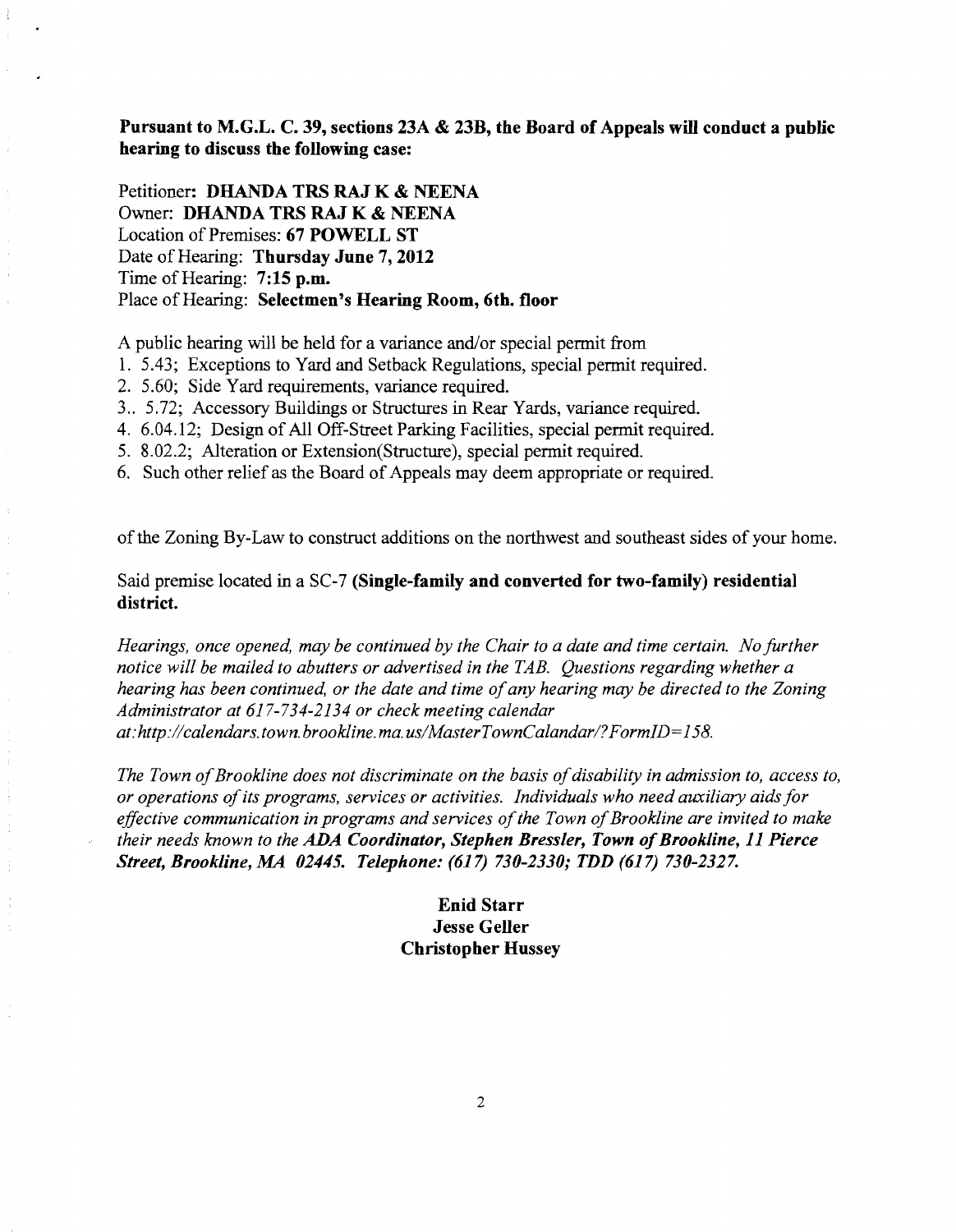At the time and place specified in the notice, this Board held a public hearing. Present at the hearing was Chairman, Enid Starr, Board Members, Jonathan Book and Mark Zuroff. Kenneth Hoffman, Attorney of Holland and Knight 10 Saint James Avenue, Boston, presented the case for the petitioners.

Attorney Hoffman described the property as three lots in the same ownership. The middle lot has the main house on it; the lot to the south, a carriage house with space for two cars and living space on the  $1<sup>st</sup>$  and  $2<sup>nd</sup>$  floors; and on the lot on the north, a swimming pool and at a lower level, a garden area. Building Department records show the carriage house has been used as a dwelling unit since at least the 1960s. The property is located at the corner of Freeman and Powell Streets and is in the Cottage Farm Local Historic District. Amory Park and Hall's Pond Sanctuary are nearby.

Attorney Hoffman said the petitioner is proposing to build a two-car garage for parking cars and to make the parking in the existing carriage house living space. Mr. Hoffman said the existing carriage house is non-conforming due to the fact it is occupied. He said the property is in an historic district and the Preservation Commission has approved and supports the proposal. Mr. Hoffman said the proposal also has the support of the Planning Board. He said the relief needed is for the rear yard setback. He said the proposed structure is up against a high stucco wall. He went on to say the project has drawn the attention of some of the neighbors and he would like to reserve the right to speak after the neighbors exercise their right to speak. Mr. Hoffman said the proposed setback is 6 inches. He said the larger, as ofright setback would not be of any benefit due to the small area between the proposed structure and the stucco wall not being of any use

3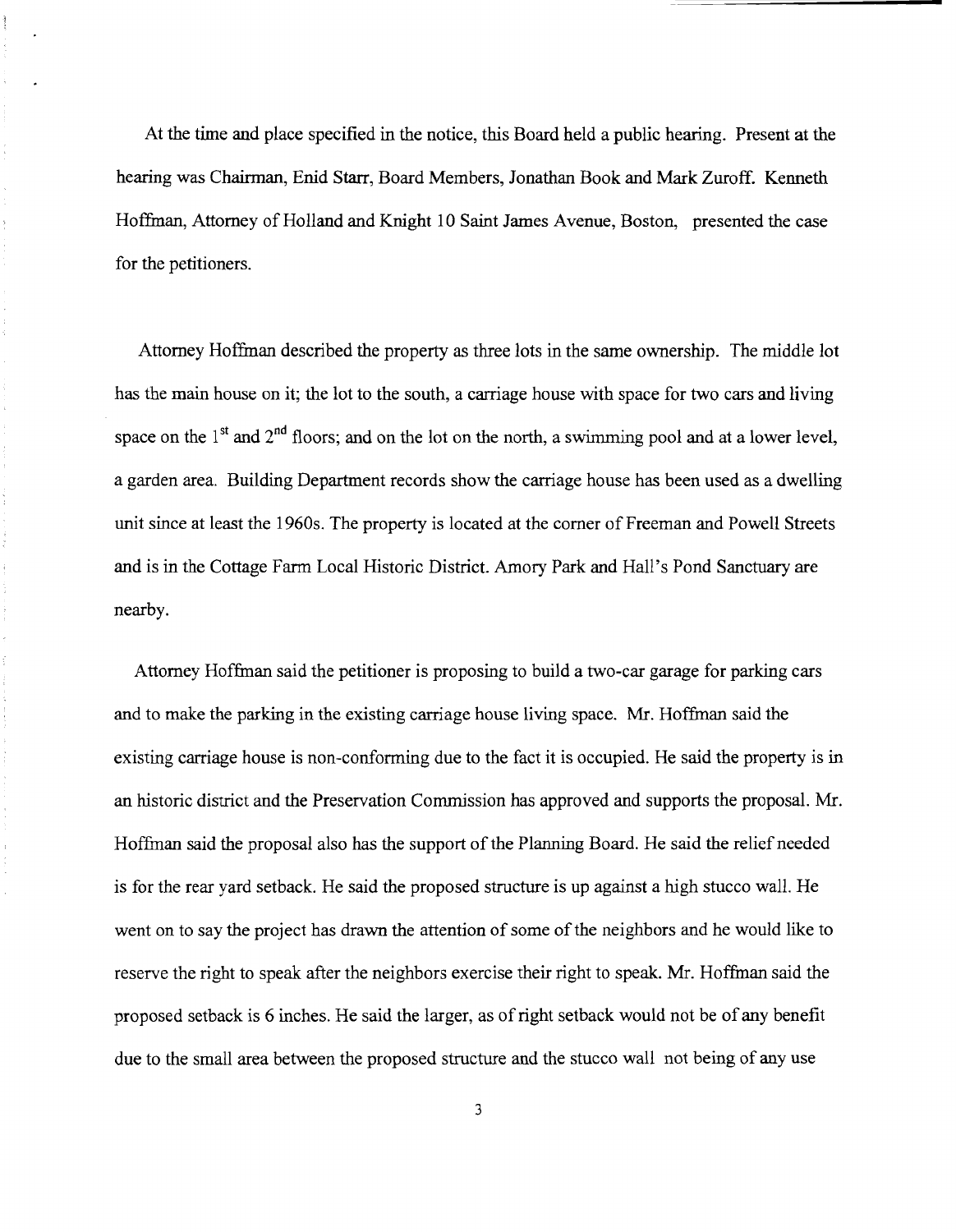once the structure is in place. He said if the structure were to be moved away from the wall the area between the proposed garage and the wall would be difficult to maintain.

Architect Peter Quinn, whose business address is 1904 Massachusetts Avenue, Cambridge, presented the architectural renderings of the proposal. Chairman Starr asked what was currently in the spot where the garage is proposed. Mr. Quinn said there is a concrete slab. Board Member Zuroff asked how high above the wall the proposed garage would be. Mr. Quinn said the wall is approximately 6 feet 6 inches in height. He said the proposed carriage house is fifteen feet to the ridge. Board Member Zuroff asked if any thought was given to locating the proposed garage on another spot upon the lot. The architect said it was located in the proposed spot in order to preserve the unimproved portions of the lot. Member Zuroff asked if he was correct in saying that a portion of the proposed structure will be used for a pool house. Mr. Quinn said that there would be a bathroom within the proposed structure. Chairman Starr asked if the proposed work to the existing carriage house would be all interior work. Mr. Quinn said there would be some exterior improvements as well as infilling the existing garage doors.

The Chairman asked whether anyone in attendance wished to speak in favor of the proposal. No one rose to speak. The Chairman asked if anyone would like to speak in opposition. Kate Silbaugh of 68 Amory Street rose to speak. Ms. Silbaugh said she is the direct abutter to the rear. She submitted 2 documents that the chairmen entered into the record as exhibits 1 and 2. Ms. Silbaugh said she was before the Board a couple of years ago where the potential complainant was Mr. Dhana and he did not object to their project. She said Attorney Hoffman was the Attorney that represented them in that case. Ms. Silbaugh said she was before the Board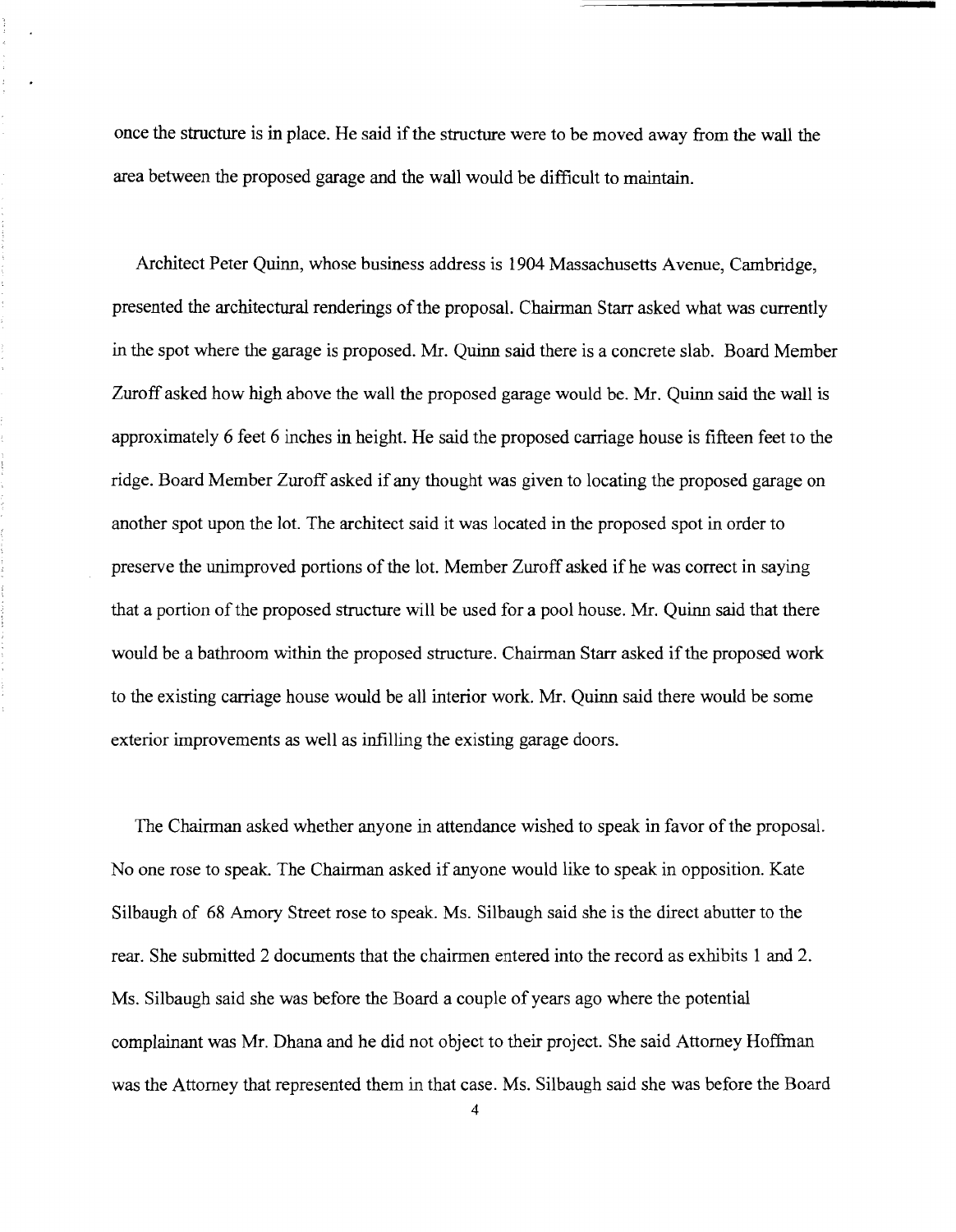for an FAR issue and was represented by counsel because Mr. Dhana could have opposed their proposal, but he did not. She said she wanted to make the Zoning Board aware that she, as well as the abutters at 64 Amory and 74 Amory Street, did not receive notice ofthe Preservation Commission hearing or the Planning Board hearing. Ms. Silbaugh said she is opposing the application because the proposal is a significant and burdensome, and unreasonable and entirely unnecessary proposal. She said the proposal will affect the re-sale value of her house. She said her family has lived in the house for twelve years and the Dhanda's have been great neighbors. Ms. Silbaugh said she and the other abutters are still hopeful that the Board could see and understand their opposition.

Richard Kraus of 64 Amory Street rose to speak. Mr. Kraus said he totally supports Mr. Dhanda's proposal but he opposes the town's process. He said he would agree to whatever came from the dialogue between the Dhanda's and the Silbaugh's.

Mr. James Franco rose to speak regarding the process of the Board granting variances and special permits.

Kenneth Hoffman rose to speak in rebuttal. He said the relief that is required is under section 6.04.12 Ofthe Town of Brookline Zoning By-Law. Mr. Hoffman read from the decision of the Board for case number 070061, 68 Amory Street, which is the Silbaugh's property. He said the Silbaugh's received a special permit for a zero side yard setback, where the setback was 5 feet, as well as a variance for Floor Area Ratio. Attorney Hoffman said the argument the Silbaugh's have put forth is not an argument that is valid according to the Zoning By-Law. Mr. Hoffman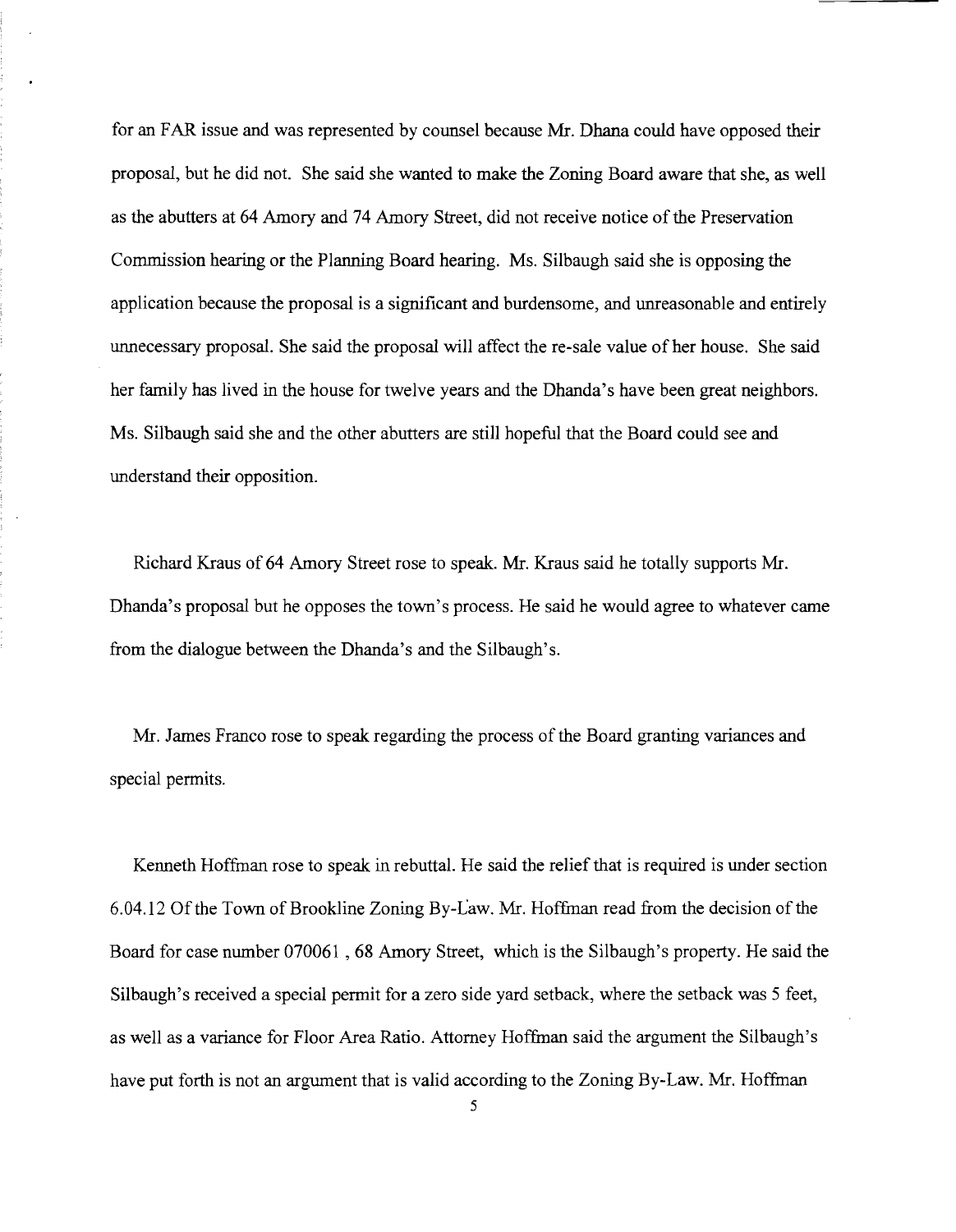presented a graphic that illustrated the sightlines from the Silbaugh's property. Architect Peter Quinn explained the graphics to the Board. Attorney Hoffman recommended the Board conduct a site visit prior to making a decision. Chairman Starr said she does not see the need for a site visit but it is within the petitioner's rights to ask for a continuance and request a site visit. Attorney Hoffman said his point in asking for a view is so the Board can see the sightlines for themselves.

Kate Silbaugh rose to speak and said she would still like to have her say in front of the Planning Board. Chairman Starr said she reads the Planning Board reports and does not necessarily make the decision based on the Planning Boards report. Courtney Synowiec, Planner, said the same software for notification is used by all departments required to notify abutters of hearings. Chairman Starr said the law is clear regarding notification of ZBA hearings. The Chairman said Ms. Silbaugh has had her opportunity to state her opposition and the Board has taken it into account. Courtney Synowiec suggested July 19,2012 for the continued hearing.

The site visit at 65-67 Powell Street took place on July 17,2012.

#### July 19,201267 Powell Street hearing continued from June 7, 2012:

Chairman Starr said all testimony is closed aside from the comments of the Planning Board and the Building Department.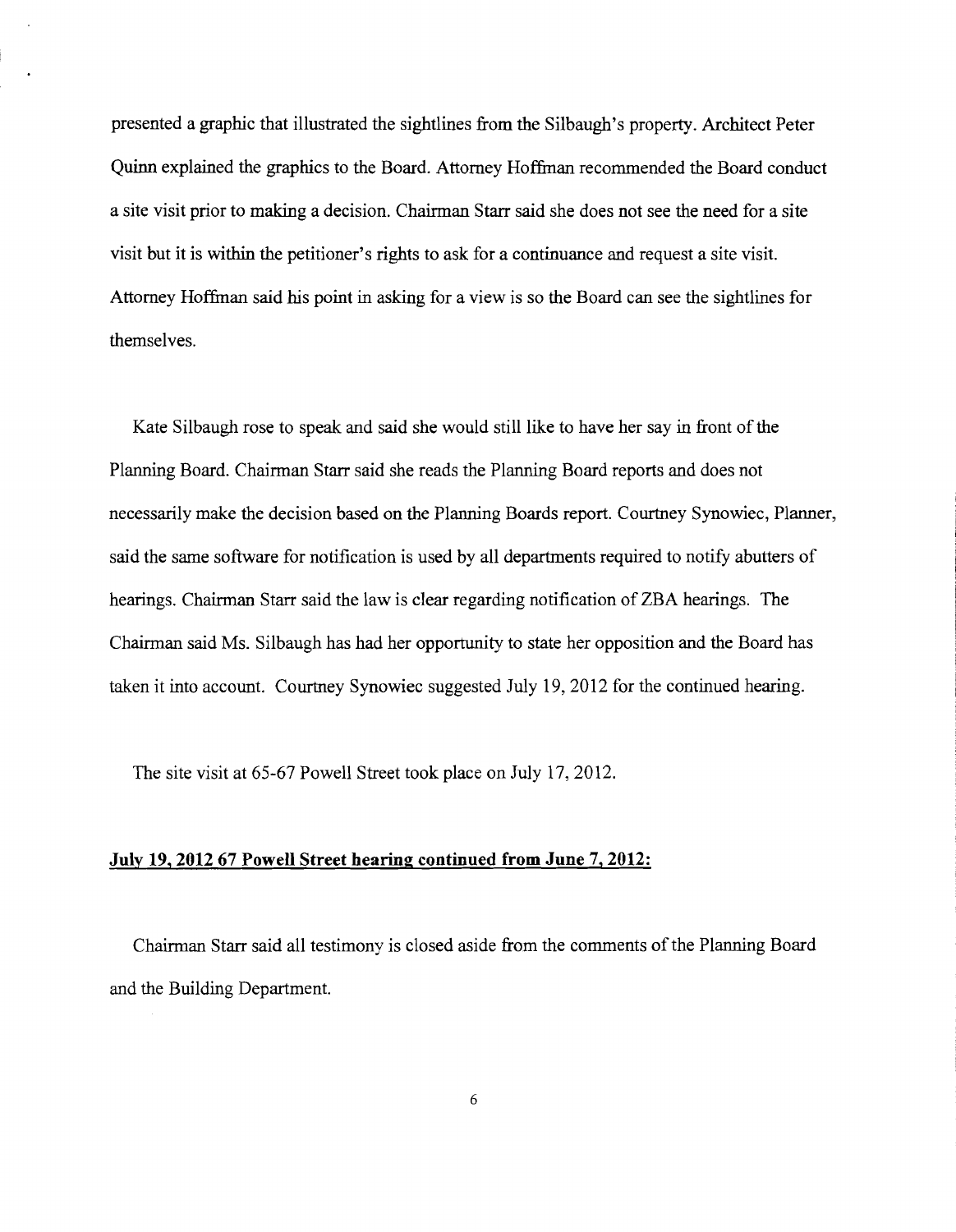The Chairman called upon Lara Curtis Hayes, Planner, to deliver the comments of the Planning Board.

## **FINDINGS**

#### **Section 5.60 - Side Yard Requirements**

#### **Section 5.70 - Rear Yard Requirements**

#### **Section 5.72** - **Accessory Buildings or Structures in Rear Yards**

#### **Section 6.04.12 - Design of All Off-Street Parking Facilities**

| <b>Required</b> | <b>Existing</b> | Proposed | <b>Relief</b>    |
|-----------------|-----------------|----------|------------------|
| 7.5'            | 4.6'            | 4.6'     |                  |
|                 |                 |          | Pre-existing,    |
| 30'             | 3.6'            | 3.6'     | Pre-existing,    |
| 6'              | n/a             | 1'6''    | Var./Sp. Permit* |
|                 |                 |          |                  |

\* Under *Section* **5.43,** the Board of Appeals may waive yard and setback requirements if a

counterbalancing amenity is provided.

\* Under *Section 6.04.12,* the Board of Appeals may waive dimensional requirements for driveway and

parking areas where provided to meet the off-street parking requirements.

**Section 8.02.1** – Alteration or Extension: A non-conforming use shall require a special permit to be altered, reconstructed or enlarged. The separate dwelling unit in the carriage house is a preexisting non-conforming use whose floor area is being increased with this proposal.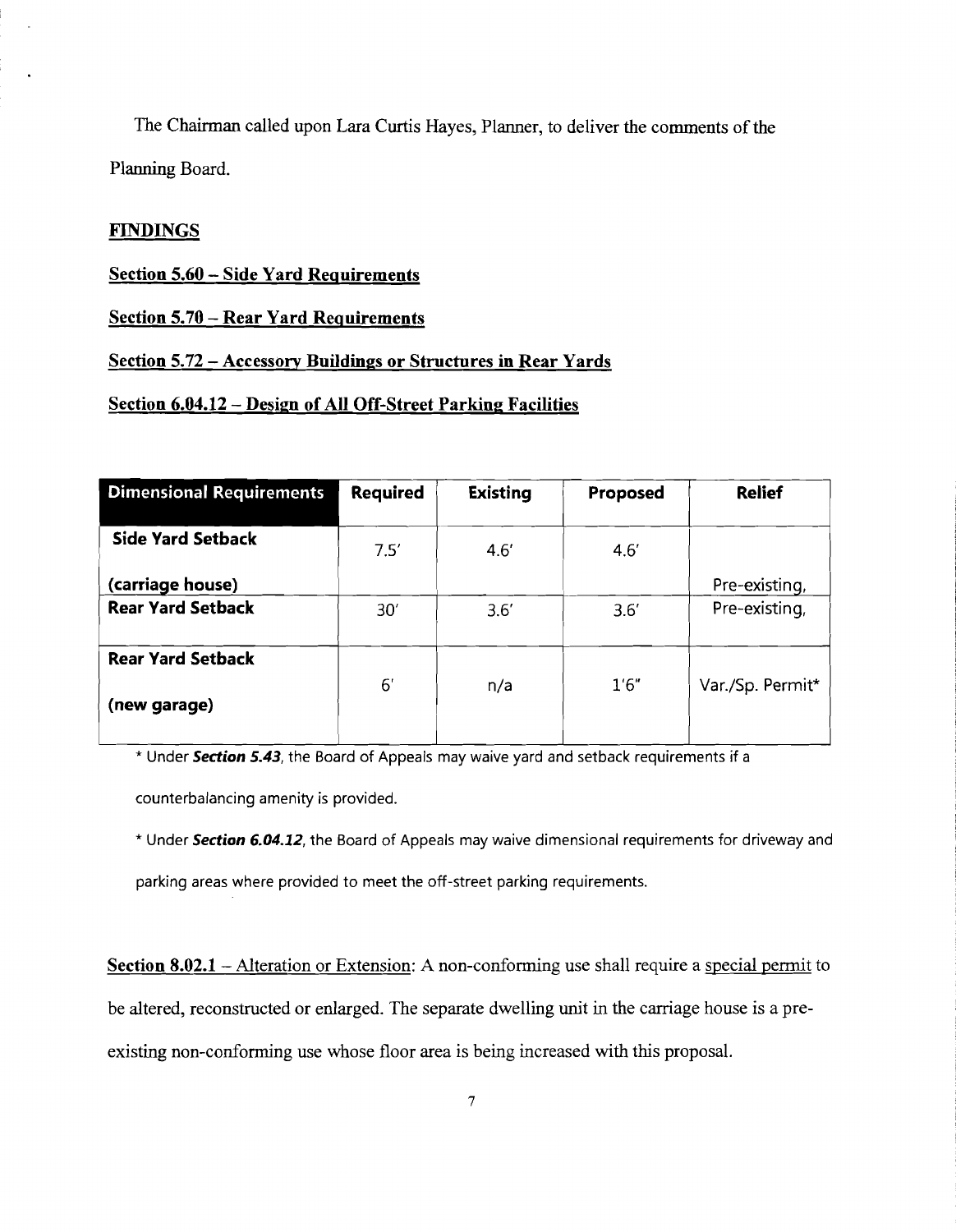# **Section 8.02.2 -** Alteration or Extension

Ms. Hayes said the Planning Board does not oppose the construction of a new garage and believes it will have only a minimal impact on the two rear abutters, because it will be partially screened by the existing high garden wall and have an attractive glazed clay tile roof. However, the Board is concerned that the current design of the garage will be difficult to build without having the roof overhang the property line. In order to avoid this, the Board encourages the applicant to consider moving the garage away from the wall an additional 18 inches. The applicant has had the design of the new garage and the proposed carriage house renovations approved by the Preservation Commission because the property is in a local historic district. The new terrace and landscaped area and renovations to the carriage house, which is in need of repair, will serve as counterbalancing amenities.

**Therefore, the Planning Board recommends approval of the proposed plans by Peter Quinn Architects, last dated 3/812012, subject to the following conditions.** 

- 1. Prior to the issuance of a building permit, final plans and elevations indicating dimensions and materials shall be submitted subject to the review and approval of the Preservation Commission Staff and the Assistant Director of Regulatory Planning.
- 2. Prior to the issuance of a building permit, the applicant shall submit a final landscape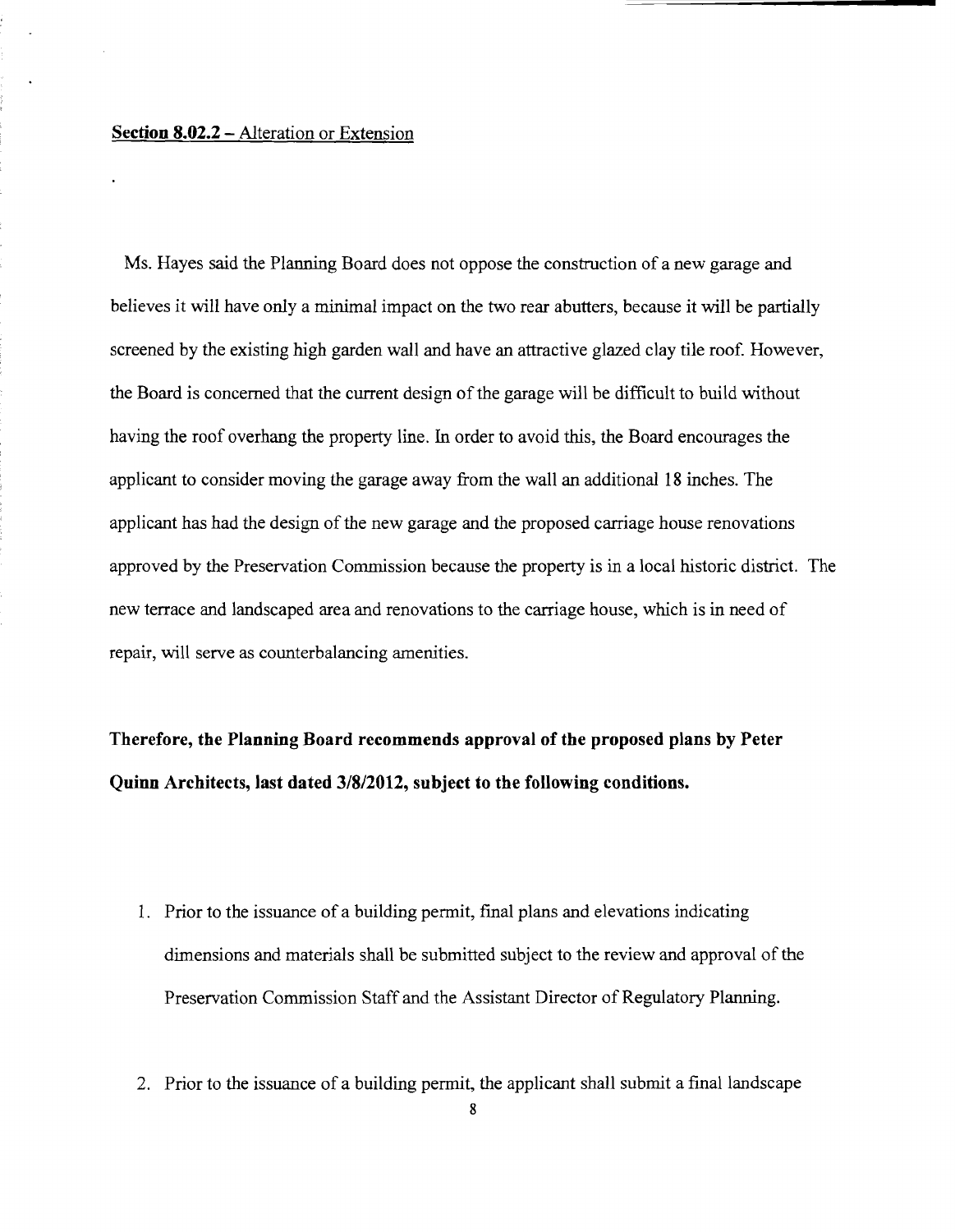plan subject to the review and approval of the Assistant Director of Regulatory Planning.

3. Prior to the issuance of a building pennit, the applicant shall submit to the Building Commissioner for review and approval for conformance to the Board of Appeals decision: 1) a fmal site plan stamped and signed by a registered engineer or land surveyor; 2) final building elevations stamped and signed by a registered architect; and 3) evidence that the Board of Appeals decision has been recorded at the Registry of Deeds.

The Chairman then called upon Michael Yanovitch, Chief Building Inspector, for the comments of the Building Department. Mr. Yanovitch said that the Building Department does not oppose the request for relief and agrees with the Planning Board's recommendations. Mr. Yanovitch said he thinks there is room to move the structure at 1 foot 11 inches from the proposed location and still comply with the required 6 foot setback from the principle structure.

Board Member Zuroff asked Mr. Yanovitch is if the structure was moved in from the wall, could the structure be built so the structure did not overhang the wall. Mr. Yanovitch said yes, it could be, but the intent was to match the existing structure. He said the overhang could possibly be scaled back so as not to overhang the wall. Chairman Starr said asked if the proposed structure were to be moved closer to the principal structure and complied with the rear yard setback, would we need to grant relief for the separation of the house and the proposed garage? Mr. Yanovitch said, yes that zoning relief would be necessary because under section 5.72 accessory structures shall be no closer than 6 feet to the principal structure.

9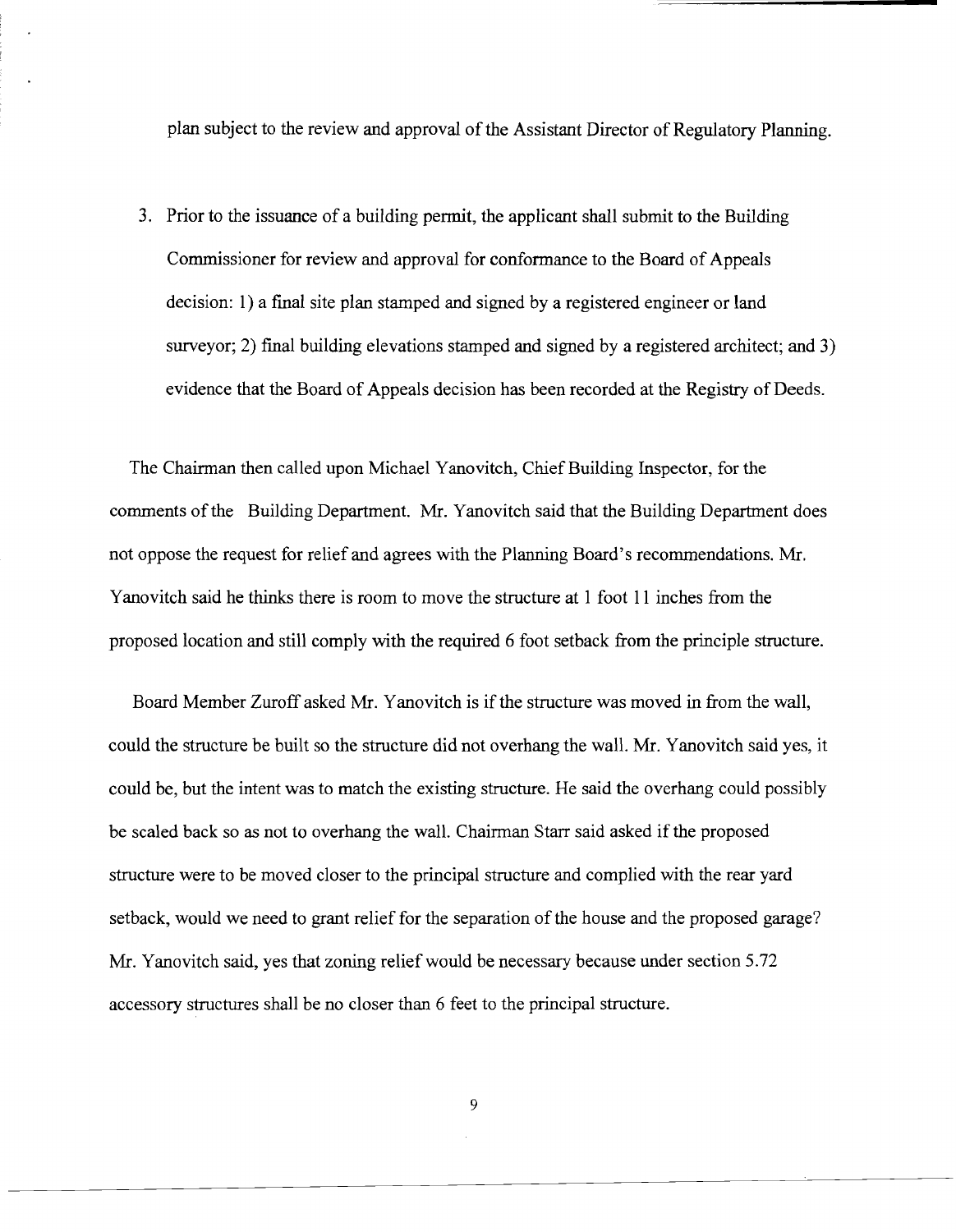During deliberation Board Member Book said he would not be in favor of granting relief as proposed and he believes that there are other suitable locations for the structure. He would be agreeable if the structure were moved closer to the principal structure and complied with the rear yard setback. Board Member Zuroff said the building of the structure inside the wall is not terrible. He said he does not disagree with Board Member Book and believes the structure can be moved away from the wall and would be less offensive to the neighbors. Chairman Starr said she agrees with the other Members and believes the proposal does not comply with section 9.05 in regards to detriment to abutters. She said she would be inclined to grant the special permit should the petitioner want to move it closer to the house. Attorney Hoffman said his client is ok with an approval based on the structure being moved to comply with the required rear yard setback for accessory structures. Chairman Starr said as she understands it the petitioner is agreeable to complying with the rear yard setback by placing the garage at 6 feet from the property line. She said in doing would we need to grant relief for the separation proposed structure and the principal structure, which the Board would grant.

The Board, having deliberated on this matter and having considered the foregoing testimony, concludes that it is desirable to grant Special Permits pursuant to Sections 5.72, 5.43 and 8.02.2. The Board also made the following specific fmdings pursuant to **Section 9.05** of the Zoning By-Law:

- a. The specific site is an appropriate location for such a use, structure, or condition.
- b. The use as developed will not adversely affect the neighborhood.
- c. There will be no nuisance or serious hazard to vehicles or pedestrians.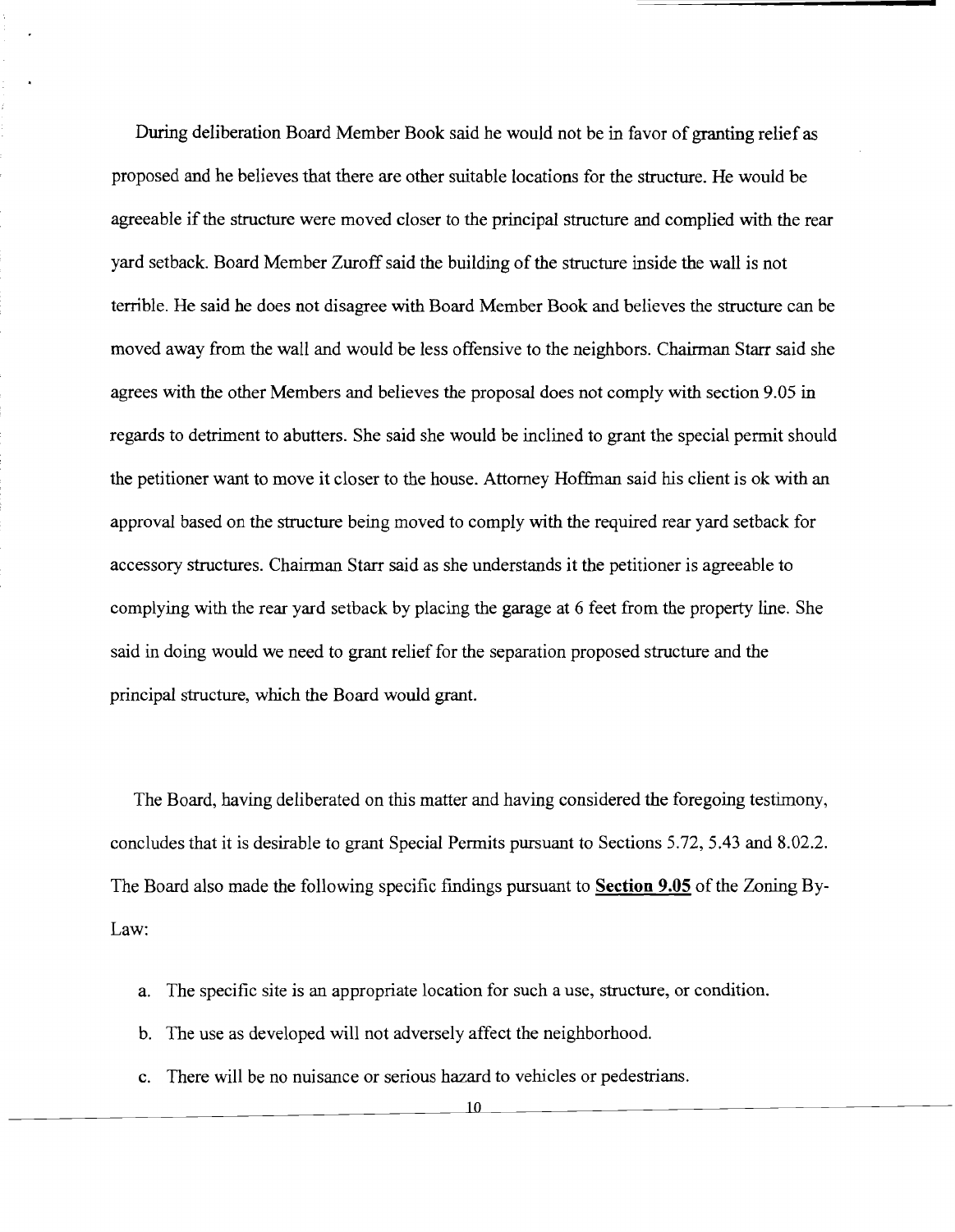d. Adequate and appropriate facilities will be provided for the proper operation of the proposed use.

Accordingly, the Board voted unanimously to grant the requested relief subject to the following conditions:

- 1. Prior to the issuance of a building permit, final plans and elevations indicating dimensions and materials shall be submitted subject to the review and approval of the Preservation Commission Staff and the Assistant Director of Regulatory Planning.
- 2. Prior to the issuance of a building permit, the applicant shall submit a final landscape plan subject to the review and approval of the Assistant Director of Regulatory Planning.
- 3. Prior to the issuance of a building permit, the applicant shall submit to the Building Commissioner for review and approval for conformance to the Board of Appeals decision: 1) a final site plan stamped and signed by a registered engineer or land  $s$ u, surveyor; 2) final building elevations stamped and signed by a registered architect; and 3) اندا  $\sim$ ٦ Z ֚֚֚֚֚֓  $\ddot{\text{w}}$  dence that the Board of Appeals decision has been recorded at the Registry of Deeds.  $\leq$  $\sum\limits_{i=1}^{n}\mathbb{Z}_{2}^{n}$  and  $\mathbb{Z}_{2}^{n}$ >중量  $\mathbb{Z}_{\text{m}}$ en c. Uu..2: *N*  ლი<br>ლნ≩ დ  $\mathbb{Z}$ z $\square$ nanimous Decision of  $\overline{f}$ he Bo $\overline{f}$ d of Appeals an bar

Enid Starr, Chaiman

Filing Date: August 24, 2012